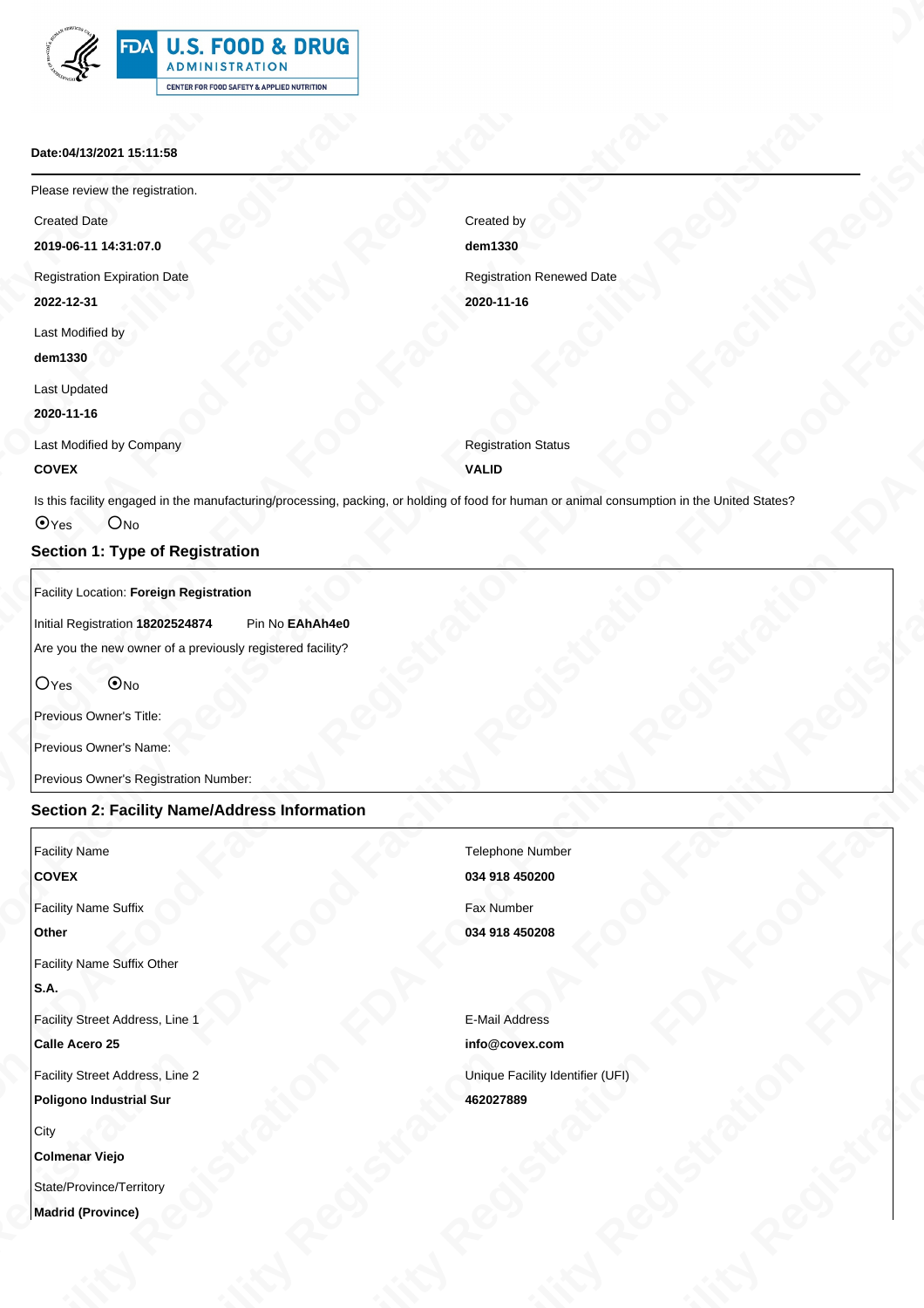### **Section 3: Preferred Mailing Address Information**

#### **Madrid (Province)**

# **Section 4: Parent Company Name/Address Information**

#### **LTD**

#### **City**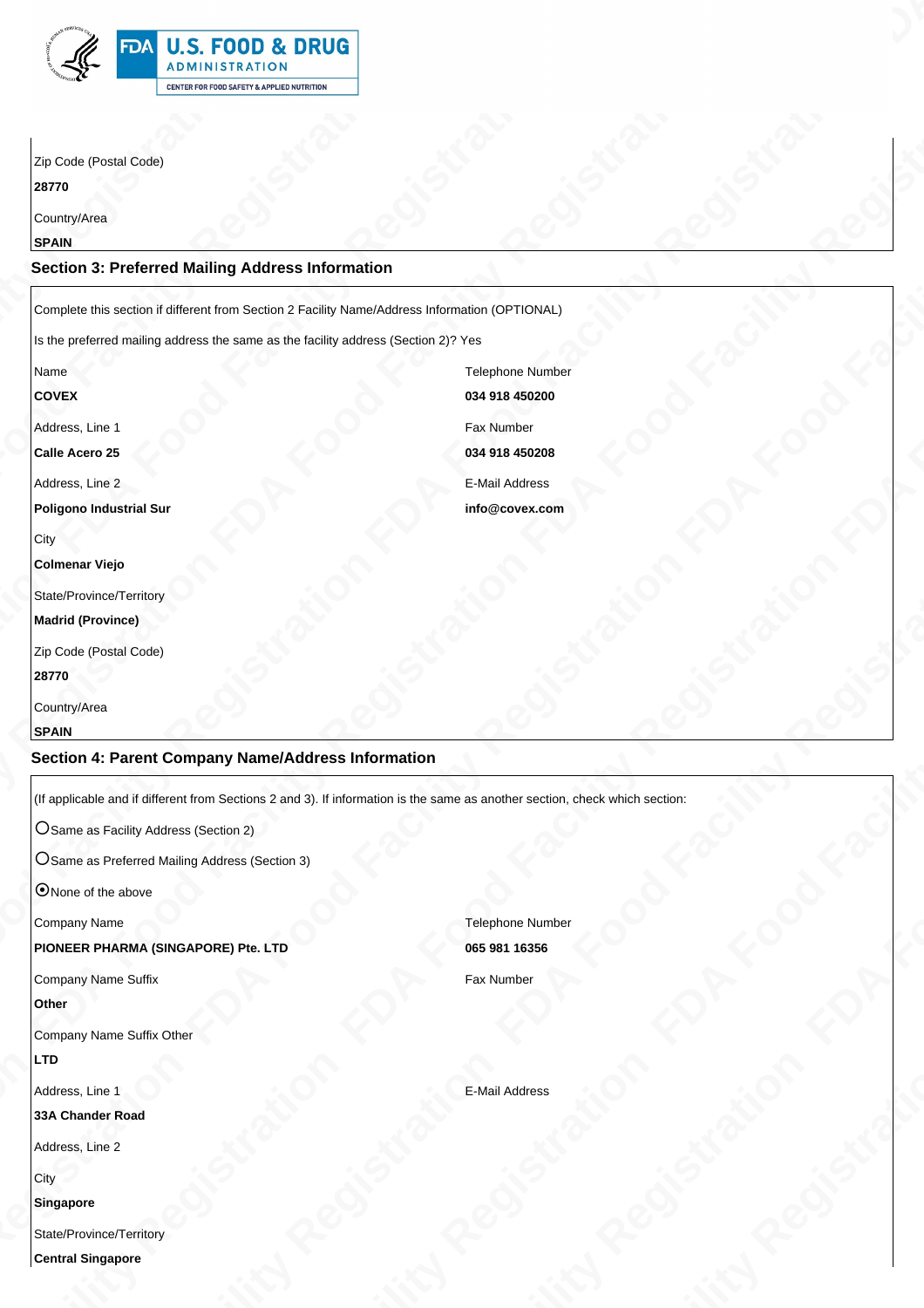| 绐 | <b>FDA U.S. FOOD &amp; DRUG</b><br><b>ADMINISTRATION</b> |
|---|----------------------------------------------------------|
|   | <b>CENTER FOR FOOD SAFETY &amp; APPLIED NUTRITION</b>    |

# **Section 5: Facility Emergency Contact Information**

# **Section 6: Trade Names**

# **Section 7: United States Agent**

| <b>EXAMPLE 15. FOOD &amp; DRUG</b><br>ADMINISTRATION<br>$\mathbb{S}^n$<br>CENTER FOR FOOD SAFETY & APPLIED NUTRITION<br>Zip Code (Postal Code)<br>219539<br>Country/Area<br><b>SINGAPORE</b><br><b>Section 5: Facility Emergency Contact Information</b><br>If information is the same as another section, check which section:<br>O Same as Facility Address (Section 2)<br>OSame as U.S. Agent Information (Section 7)<br>ONone of the above<br>Individual's Title (Optional)<br><b>Emergency Contact Phone</b><br>001 305 6700979<br>Individual's Name (Optional)<br>E-Mail Address<br>Demos Global Group, Inc<br>tm@demosglobal.es<br>Individual's Middle Name (Optional)<br>Job Title (Optional)<br>Individual's Last Name (Optional)<br><b>Section 6: Trade Names</b><br>(If this facility uses trade names other than that listed in Section 2 above, list them below (e.g., "Also doing business as," "Facility also known as"))<br>Are there alternate trade names used by your facility in addition to the name provided in Section 2: Facility Name/Address Information?<br>$O$ Yes<br><u>ାଠା</u><br><b>Section 7: United States Agent</b><br>(To be completed by facilities located outside any state or territory of the United States, District of Columbia, or The Commonwealth of Puerto Rico)<br>U.S. Agent ID<br><b>Emergency Contact Phone</b><br>305 6700979<br>USID9284100<br>Fax Number<br>Name<br>954 2066880<br>Demos Global Group Inc.<br><b>E-Mail Address</b><br>Address, Line 1<br>8950 Sw 74th Ct Ste 1406<br>tm@demosglobal.es<br>Address, Line 2<br><b>I</b> City<br>Miami<br>State/Province/Territory<br>Florida<br>Zip Code (Postal Code)<br>33156 |  |  |  |
|-------------------------------------------------------------------------------------------------------------------------------------------------------------------------------------------------------------------------------------------------------------------------------------------------------------------------------------------------------------------------------------------------------------------------------------------------------------------------------------------------------------------------------------------------------------------------------------------------------------------------------------------------------------------------------------------------------------------------------------------------------------------------------------------------------------------------------------------------------------------------------------------------------------------------------------------------------------------------------------------------------------------------------------------------------------------------------------------------------------------------------------------------------------------------------------------------------------------------------------------------------------------------------------------------------------------------------------------------------------------------------------------------------------------------------------------------------------------------------------------------------------------------------------------------------------------------------------------------------------------------------------------------------------------------------------|--|--|--|
| Country/Area                                                                                                                                                                                                                                                                                                                                                                                                                                                                                                                                                                                                                                                                                                                                                                                                                                                                                                                                                                                                                                                                                                                                                                                                                                                                                                                                                                                                                                                                                                                                                                                                                                                                        |  |  |  |
|                                                                                                                                                                                                                                                                                                                                                                                                                                                                                                                                                                                                                                                                                                                                                                                                                                                                                                                                                                                                                                                                                                                                                                                                                                                                                                                                                                                                                                                                                                                                                                                                                                                                                     |  |  |  |
|                                                                                                                                                                                                                                                                                                                                                                                                                                                                                                                                                                                                                                                                                                                                                                                                                                                                                                                                                                                                                                                                                                                                                                                                                                                                                                                                                                                                                                                                                                                                                                                                                                                                                     |  |  |  |
|                                                                                                                                                                                                                                                                                                                                                                                                                                                                                                                                                                                                                                                                                                                                                                                                                                                                                                                                                                                                                                                                                                                                                                                                                                                                                                                                                                                                                                                                                                                                                                                                                                                                                     |  |  |  |
|                                                                                                                                                                                                                                                                                                                                                                                                                                                                                                                                                                                                                                                                                                                                                                                                                                                                                                                                                                                                                                                                                                                                                                                                                                                                                                                                                                                                                                                                                                                                                                                                                                                                                     |  |  |  |
|                                                                                                                                                                                                                                                                                                                                                                                                                                                                                                                                                                                                                                                                                                                                                                                                                                                                                                                                                                                                                                                                                                                                                                                                                                                                                                                                                                                                                                                                                                                                                                                                                                                                                     |  |  |  |
|                                                                                                                                                                                                                                                                                                                                                                                                                                                                                                                                                                                                                                                                                                                                                                                                                                                                                                                                                                                                                                                                                                                                                                                                                                                                                                                                                                                                                                                                                                                                                                                                                                                                                     |  |  |  |
|                                                                                                                                                                                                                                                                                                                                                                                                                                                                                                                                                                                                                                                                                                                                                                                                                                                                                                                                                                                                                                                                                                                                                                                                                                                                                                                                                                                                                                                                                                                                                                                                                                                                                     |  |  |  |
|                                                                                                                                                                                                                                                                                                                                                                                                                                                                                                                                                                                                                                                                                                                                                                                                                                                                                                                                                                                                                                                                                                                                                                                                                                                                                                                                                                                                                                                                                                                                                                                                                                                                                     |  |  |  |
|                                                                                                                                                                                                                                                                                                                                                                                                                                                                                                                                                                                                                                                                                                                                                                                                                                                                                                                                                                                                                                                                                                                                                                                                                                                                                                                                                                                                                                                                                                                                                                                                                                                                                     |  |  |  |
|                                                                                                                                                                                                                                                                                                                                                                                                                                                                                                                                                                                                                                                                                                                                                                                                                                                                                                                                                                                                                                                                                                                                                                                                                                                                                                                                                                                                                                                                                                                                                                                                                                                                                     |  |  |  |
|                                                                                                                                                                                                                                                                                                                                                                                                                                                                                                                                                                                                                                                                                                                                                                                                                                                                                                                                                                                                                                                                                                                                                                                                                                                                                                                                                                                                                                                                                                                                                                                                                                                                                     |  |  |  |
|                                                                                                                                                                                                                                                                                                                                                                                                                                                                                                                                                                                                                                                                                                                                                                                                                                                                                                                                                                                                                                                                                                                                                                                                                                                                                                                                                                                                                                                                                                                                                                                                                                                                                     |  |  |  |
|                                                                                                                                                                                                                                                                                                                                                                                                                                                                                                                                                                                                                                                                                                                                                                                                                                                                                                                                                                                                                                                                                                                                                                                                                                                                                                                                                                                                                                                                                                                                                                                                                                                                                     |  |  |  |
|                                                                                                                                                                                                                                                                                                                                                                                                                                                                                                                                                                                                                                                                                                                                                                                                                                                                                                                                                                                                                                                                                                                                                                                                                                                                                                                                                                                                                                                                                                                                                                                                                                                                                     |  |  |  |
|                                                                                                                                                                                                                                                                                                                                                                                                                                                                                                                                                                                                                                                                                                                                                                                                                                                                                                                                                                                                                                                                                                                                                                                                                                                                                                                                                                                                                                                                                                                                                                                                                                                                                     |  |  |  |
|                                                                                                                                                                                                                                                                                                                                                                                                                                                                                                                                                                                                                                                                                                                                                                                                                                                                                                                                                                                                                                                                                                                                                                                                                                                                                                                                                                                                                                                                                                                                                                                                                                                                                     |  |  |  |
|                                                                                                                                                                                                                                                                                                                                                                                                                                                                                                                                                                                                                                                                                                                                                                                                                                                                                                                                                                                                                                                                                                                                                                                                                                                                                                                                                                                                                                                                                                                                                                                                                                                                                     |  |  |  |
|                                                                                                                                                                                                                                                                                                                                                                                                                                                                                                                                                                                                                                                                                                                                                                                                                                                                                                                                                                                                                                                                                                                                                                                                                                                                                                                                                                                                                                                                                                                                                                                                                                                                                     |  |  |  |
|                                                                                                                                                                                                                                                                                                                                                                                                                                                                                                                                                                                                                                                                                                                                                                                                                                                                                                                                                                                                                                                                                                                                                                                                                                                                                                                                                                                                                                                                                                                                                                                                                                                                                     |  |  |  |
|                                                                                                                                                                                                                                                                                                                                                                                                                                                                                                                                                                                                                                                                                                                                                                                                                                                                                                                                                                                                                                                                                                                                                                                                                                                                                                                                                                                                                                                                                                                                                                                                                                                                                     |  |  |  |
|                                                                                                                                                                                                                                                                                                                                                                                                                                                                                                                                                                                                                                                                                                                                                                                                                                                                                                                                                                                                                                                                                                                                                                                                                                                                                                                                                                                                                                                                                                                                                                                                                                                                                     |  |  |  |
|                                                                                                                                                                                                                                                                                                                                                                                                                                                                                                                                                                                                                                                                                                                                                                                                                                                                                                                                                                                                                                                                                                                                                                                                                                                                                                                                                                                                                                                                                                                                                                                                                                                                                     |  |  |  |
|                                                                                                                                                                                                                                                                                                                                                                                                                                                                                                                                                                                                                                                                                                                                                                                                                                                                                                                                                                                                                                                                                                                                                                                                                                                                                                                                                                                                                                                                                                                                                                                                                                                                                     |  |  |  |
|                                                                                                                                                                                                                                                                                                                                                                                                                                                                                                                                                                                                                                                                                                                                                                                                                                                                                                                                                                                                                                                                                                                                                                                                                                                                                                                                                                                                                                                                                                                                                                                                                                                                                     |  |  |  |
|                                                                                                                                                                                                                                                                                                                                                                                                                                                                                                                                                                                                                                                                                                                                                                                                                                                                                                                                                                                                                                                                                                                                                                                                                                                                                                                                                                                                                                                                                                                                                                                                                                                                                     |  |  |  |
|                                                                                                                                                                                                                                                                                                                                                                                                                                                                                                                                                                                                                                                                                                                                                                                                                                                                                                                                                                                                                                                                                                                                                                                                                                                                                                                                                                                                                                                                                                                                                                                                                                                                                     |  |  |  |
|                                                                                                                                                                                                                                                                                                                                                                                                                                                                                                                                                                                                                                                                                                                                                                                                                                                                                                                                                                                                                                                                                                                                                                                                                                                                                                                                                                                                                                                                                                                                                                                                                                                                                     |  |  |  |
|                                                                                                                                                                                                                                                                                                                                                                                                                                                                                                                                                                                                                                                                                                                                                                                                                                                                                                                                                                                                                                                                                                                                                                                                                                                                                                                                                                                                                                                                                                                                                                                                                                                                                     |  |  |  |
|                                                                                                                                                                                                                                                                                                                                                                                                                                                                                                                                                                                                                                                                                                                                                                                                                                                                                                                                                                                                                                                                                                                                                                                                                                                                                                                                                                                                                                                                                                                                                                                                                                                                                     |  |  |  |
|                                                                                                                                                                                                                                                                                                                                                                                                                                                                                                                                                                                                                                                                                                                                                                                                                                                                                                                                                                                                                                                                                                                                                                                                                                                                                                                                                                                                                                                                                                                                                                                                                                                                                     |  |  |  |
|                                                                                                                                                                                                                                                                                                                                                                                                                                                                                                                                                                                                                                                                                                                                                                                                                                                                                                                                                                                                                                                                                                                                                                                                                                                                                                                                                                                                                                                                                                                                                                                                                                                                                     |  |  |  |
|                                                                                                                                                                                                                                                                                                                                                                                                                                                                                                                                                                                                                                                                                                                                                                                                                                                                                                                                                                                                                                                                                                                                                                                                                                                                                                                                                                                                                                                                                                                                                                                                                                                                                     |  |  |  |
|                                                                                                                                                                                                                                                                                                                                                                                                                                                                                                                                                                                                                                                                                                                                                                                                                                                                                                                                                                                                                                                                                                                                                                                                                                                                                                                                                                                                                                                                                                                                                                                                                                                                                     |  |  |  |
|                                                                                                                                                                                                                                                                                                                                                                                                                                                                                                                                                                                                                                                                                                                                                                                                                                                                                                                                                                                                                                                                                                                                                                                                                                                                                                                                                                                                                                                                                                                                                                                                                                                                                     |  |  |  |
|                                                                                                                                                                                                                                                                                                                                                                                                                                                                                                                                                                                                                                                                                                                                                                                                                                                                                                                                                                                                                                                                                                                                                                                                                                                                                                                                                                                                                                                                                                                                                                                                                                                                                     |  |  |  |
|                                                                                                                                                                                                                                                                                                                                                                                                                                                                                                                                                                                                                                                                                                                                                                                                                                                                                                                                                                                                                                                                                                                                                                                                                                                                                                                                                                                                                                                                                                                                                                                                                                                                                     |  |  |  |
|                                                                                                                                                                                                                                                                                                                                                                                                                                                                                                                                                                                                                                                                                                                                                                                                                                                                                                                                                                                                                                                                                                                                                                                                                                                                                                                                                                                                                                                                                                                                                                                                                                                                                     |  |  |  |
|                                                                                                                                                                                                                                                                                                                                                                                                                                                                                                                                                                                                                                                                                                                                                                                                                                                                                                                                                                                                                                                                                                                                                                                                                                                                                                                                                                                                                                                                                                                                                                                                                                                                                     |  |  |  |
|                                                                                                                                                                                                                                                                                                                                                                                                                                                                                                                                                                                                                                                                                                                                                                                                                                                                                                                                                                                                                                                                                                                                                                                                                                                                                                                                                                                                                                                                                                                                                                                                                                                                                     |  |  |  |
|                                                                                                                                                                                                                                                                                                                                                                                                                                                                                                                                                                                                                                                                                                                                                                                                                                                                                                                                                                                                                                                                                                                                                                                                                                                                                                                                                                                                                                                                                                                                                                                                                                                                                     |  |  |  |
|                                                                                                                                                                                                                                                                                                                                                                                                                                                                                                                                                                                                                                                                                                                                                                                                                                                                                                                                                                                                                                                                                                                                                                                                                                                                                                                                                                                                                                                                                                                                                                                                                                                                                     |  |  |  |
|                                                                                                                                                                                                                                                                                                                                                                                                                                                                                                                                                                                                                                                                                                                                                                                                                                                                                                                                                                                                                                                                                                                                                                                                                                                                                                                                                                                                                                                                                                                                                                                                                                                                                     |  |  |  |
|                                                                                                                                                                                                                                                                                                                                                                                                                                                                                                                                                                                                                                                                                                                                                                                                                                                                                                                                                                                                                                                                                                                                                                                                                                                                                                                                                                                                                                                                                                                                                                                                                                                                                     |  |  |  |
|                                                                                                                                                                                                                                                                                                                                                                                                                                                                                                                                                                                                                                                                                                                                                                                                                                                                                                                                                                                                                                                                                                                                                                                                                                                                                                                                                                                                                                                                                                                                                                                                                                                                                     |  |  |  |
|                                                                                                                                                                                                                                                                                                                                                                                                                                                                                                                                                                                                                                                                                                                                                                                                                                                                                                                                                                                                                                                                                                                                                                                                                                                                                                                                                                                                                                                                                                                                                                                                                                                                                     |  |  |  |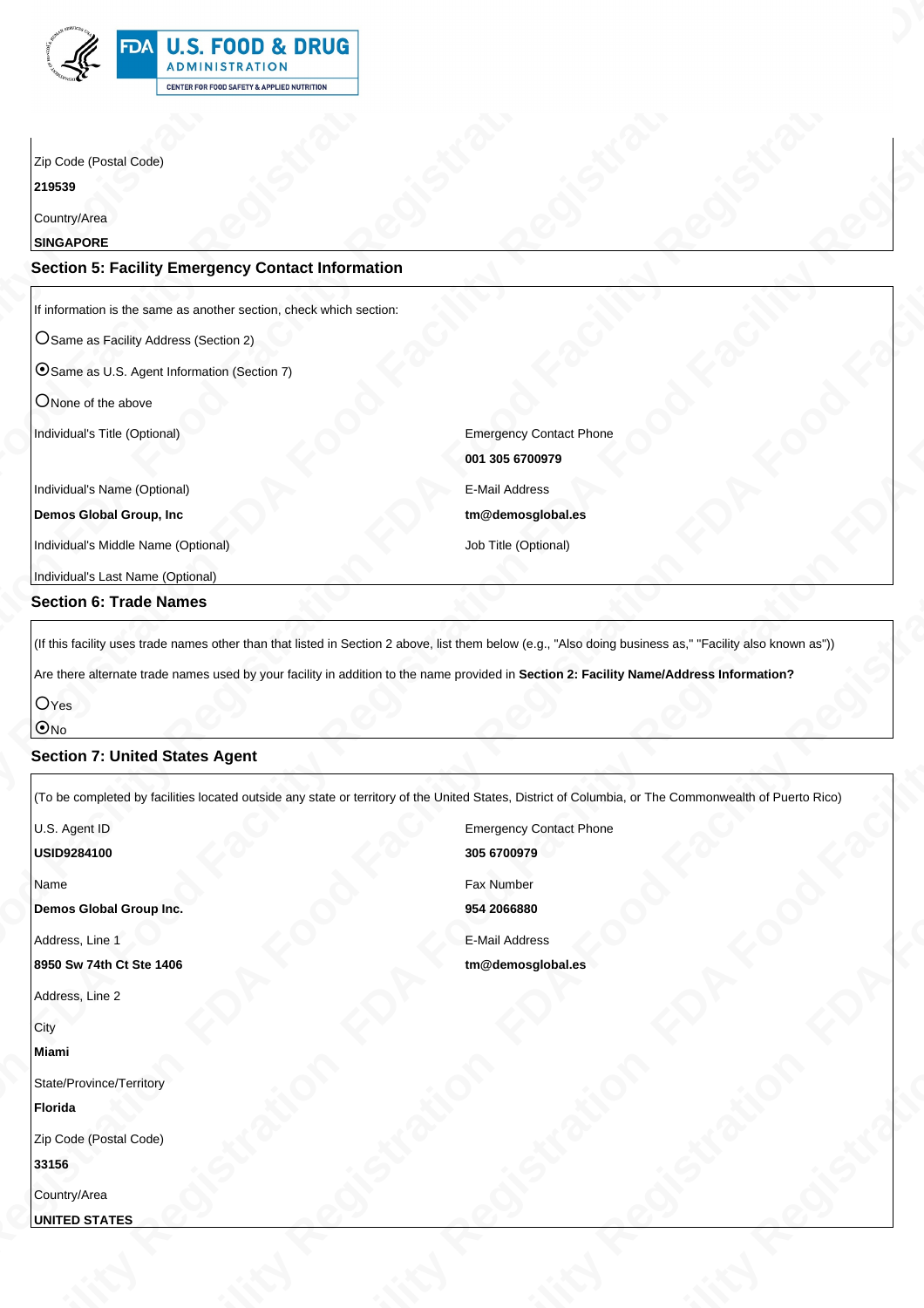

### **Section 8: Seasonal Facility Dates of Operation (Optional)**

| Give the approximate dates that your facility is open for business, if its operations are on a seasonal basis (Optional). |           |
|---------------------------------------------------------------------------------------------------------------------------|-----------|
| Harvest 1                                                                                                                 |           |
| Start Month                                                                                                               | End Month |
| Harvest 2                                                                                                                 |           |
| Start Month                                                                                                               | End Month |
| Section 9: General Product Categories - Human/Animal/Both                                                                 |           |

# **Section 9a: General Product Categories - Food for Human Consumption; and Type of Activity Conducted at the Facility**

| FDA U.S. FOOD & DRUG                                                                                                                                                                                                                                                                                                                                                                       |  |
|--------------------------------------------------------------------------------------------------------------------------------------------------------------------------------------------------------------------------------------------------------------------------------------------------------------------------------------------------------------------------------------------|--|
| ADMINISTRATION<br>$\mathbb{R}^n$<br><b>CENTER FOR FOOD SAFETY &amp; APPLIED NUTRITION</b>                                                                                                                                                                                                                                                                                                  |  |
| Section 8: Seasonal Facility Dates of Operation (Optional)                                                                                                                                                                                                                                                                                                                                 |  |
| Give the approximate dates that your facility is open for business, if its operations are on a seasonal basis (Optional).<br>Harvest 1                                                                                                                                                                                                                                                     |  |
| Start Month<br><b>End Month</b><br>Harvest 2                                                                                                                                                                                                                                                                                                                                               |  |
| <b>Start Month</b><br><b>End Month</b><br>Section 9: General Product Categories - Human/Animal/Both                                                                                                                                                                                                                                                                                        |  |
| Food for Human Consumption<br>Food for Animal Consumption<br>Section 9a: General Product Categories - Food for Human Consumption; and Type of Activity Conducted at the<br>Facility                                                                                                                                                                                                        |  |
| To be completed by   Ambient Food   Refrigerated Food   Frozen Food   Acidified   Low-   Interstat   Contract   Labeler /   Manufact   Packer / Salvage   Farm   Other  <br>all food facilities. Storage Warehouse Storage Warehouse Storage Warehouse Food Acid e<br>Sterilizer Relabele urer / Repacke Operator Mixed- Activity                                                          |  |
| / Holding Facility / Holding Facility / Holding Facility Process Food Conveya<br>Process r<br>(Recondi Type Conduct<br>Please see<br>$(e.g., storage$ $(e.g., storage)$ $(e.g., storage)$<br>instructions for<br>tioner) Facility ed<br>Process   nce<br>$ $ or<br>lor<br>further examples. IF $ $ facilities, including $ $ facilities, including $ $ facilities)<br>Caterer /<br>(Please |  |
| NONE OF THE storage tanks, grain storage tanks)<br><b>Catering</b><br>Specify)  <br><b>MANDATORY</b><br>Point<br>elevators)                                                                                                                                                                                                                                                                |  |
| <b>CATEGORIES</b><br><b>BELOW APPLY,</b><br>SELECT BOX 37                                                                                                                                                                                                                                                                                                                                  |  |
| 11.DIETARY<br>CONVENTIONAL                                                                                                                                                                                                                                                                                                                                                                 |  |
| FOODS OR MEAL<br>10 L<br>$\Box$<br>REPLACEMENTS                                                                                                                                                                                                                                                                                                                                            |  |
| (Includes Medical<br>Foods)[21 CFR 170.3 (n)                                                                                                                                                                                                                                                                                                                                               |  |
| Section 10: Owner, Operator, or Agent-in-Charge Information                                                                                                                                                                                                                                                                                                                                |  |
| Provide the following information, if different from all other sections on the form. If information is the same as another section of the form, check which<br>section:                                                                                                                                                                                                                    |  |
| If information is the same as Section 2, check the box:<br>O Section 2 - Facility Address Information                                                                                                                                                                                                                                                                                      |  |
| OSection 3 - Preferred Mailing Address Information                                                                                                                                                                                                                                                                                                                                         |  |
| OSection 4 - Parent Company Address Information                                                                                                                                                                                                                                                                                                                                            |  |
| OSection 7 - US Agent Address Information<br>ONone of the above                                                                                                                                                                                                                                                                                                                            |  |
| Name of Entity or Individual Who is the Owner, Operator, or Agent-in-Charge: Cira Maria Martinez                                                                                                                                                                                                                                                                                           |  |
| Address, Line 1<br>Telephone Number<br>Calle Acero 25<br>034 918 450200                                                                                                                                                                                                                                                                                                                    |  |

### **Section 10: Owner, Operator, or Agent-in-Charge Information**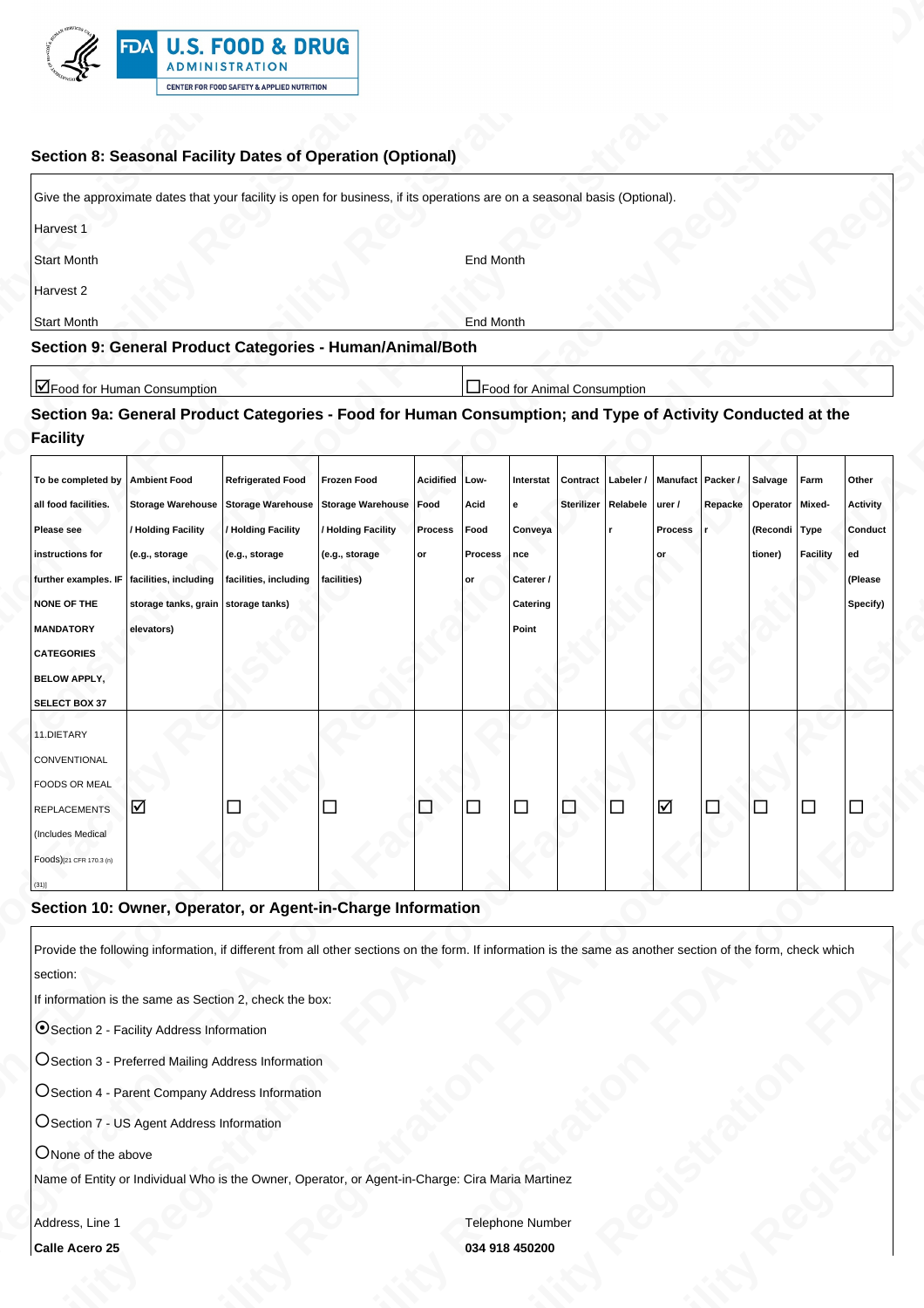# **Section 12: Certification Statement**

**FDA FOOD FACILITY REGISTRATION FOOD FACILITY REGISTRATION FOOD FACILITY REGISTRATION FOOD FACILITY REGISTRATION FOOD FACILITY REGISTRATION FOOD FACILITY REGISTRATION FOOD FOOD FACILITY REGISTRATION FOOD FOOD FOOD FACILITY FBA Food Facility Registration FDA Food Facility Registration FDA Food Facility Registration FDA Food Facility Registration FDA Food Facility Registration FDA Food Facility Registration FDA Food Food Food Food Food Food F The owner, operator, or agent-in-charge of the facility, or an individual authorized by the owner, operator, or agent-in-charge of the facility, must submit this form.** By submitting this form to FDA, or by authorizing an individual to submit this form to FDA, the owner, operator, or agent-in-charge of the facility certifies that the above information is true and accurate. An individual (other than the owner, operator or agent-in-charge of the facility) who submits the form to the FDA also certifies that the above information submitted is true and accurate and that he/she is authorized to submit the registration on the facility's behalf. An individual authorized by the owner, operator, or agent-in-charge must below identify by name the individual who authorized submission of the registration. Under 18 U.S.C 1001, anyone who makes a materially false, fictitious, or fraudulent statement to the U.S. Government is subject to criminal penalties.

### **CHECK ONE BOX**

#### **Address Information for the Authorizing Individual:**

| <b>EDA U.S. FOOD &amp; DRUG</b><br>ADMINISTRATION<br>$\mathbb{R}$<br>CENTER FOR FOOD SAFETY & APPLIED NUTRITION                                                                                                                                                                                                                                                                                                                                                                                                                                                                                                                                               |                                            |     |  |  |  |
|---------------------------------------------------------------------------------------------------------------------------------------------------------------------------------------------------------------------------------------------------------------------------------------------------------------------------------------------------------------------------------------------------------------------------------------------------------------------------------------------------------------------------------------------------------------------------------------------------------------------------------------------------------------|--------------------------------------------|-----|--|--|--|
| Address, Line 2                                                                                                                                                                                                                                                                                                                                                                                                                                                                                                                                                                                                                                               | Fax Number                                 |     |  |  |  |
| <b>Poligono Industrial Su</b><br>∣City                                                                                                                                                                                                                                                                                                                                                                                                                                                                                                                                                                                                                        | 034 918 450208<br><b>E-Mail Address</b>    |     |  |  |  |
| <b>Colmenar Viejo</b><br>State/Province/Territory                                                                                                                                                                                                                                                                                                                                                                                                                                                                                                                                                                                                             | info@covex.com                             |     |  |  |  |
| <b>Madrid (Province)</b><br>Zip Code (Postal Code)                                                                                                                                                                                                                                                                                                                                                                                                                                                                                                                                                                                                            |                                            |     |  |  |  |
| 28770<br>Country/Area                                                                                                                                                                                                                                                                                                                                                                                                                                                                                                                                                                                                                                         |                                            |     |  |  |  |
| <b>SPAIN</b><br>Section 11: Inspection Statement                                                                                                                                                                                                                                                                                                                                                                                                                                                                                                                                                                                                              |                                            |     |  |  |  |
| TFDA will be permitted to inspect the facility at the time and in the manner permitted by the Federal Food, Drug, and Cosmetic Act.<br><b>Section 12: Certification Statement</b>                                                                                                                                                                                                                                                                                                                                                                                                                                                                             |                                            |     |  |  |  |
| The owner, operator, or agent-in-charge of the facility, or an individual authorized by the owner, operator, or agent-in-charge of the facility, must $\, \,$<br>submit this form. By submitting this form to FDA, or by authorizing an individual to submit this form to FDA, the owner, operator, or agent-in-charge of the                                                                                                                                                                                                                                                                                                                                 |                                            |     |  |  |  |
| facility certifies that the above information is true and accurate. An individual (other than the owner, operator or agent-in-charge of the facility) who submits  <br>the form to the FDA also certifies that the above information submitted is true and accurate and that he/she is authorized to submit the registration on the<br>facility's behalf. An individual authorized by the owner, operator, or agent-in-charge must below identify by name the individual who authorized submission<br>of the registration. Under 18 U.S.C 1001, anyone who makes a materially false, fictitious, or fraudulent statement to the U.S. Government is subject to |                                            |     |  |  |  |
| criminal penalties.<br>NAME OF PERSON SUBMITTING THIS REGISTRATION FORM: Shirley Mazza                                                                                                                                                                                                                                                                                                                                                                                                                                                                                                                                                                        |                                            |     |  |  |  |
| CHECK ONE BOX<br>$\boxed{\textcircled{0}}$ a. Individual associated with the information in Section 10 (STOP HERE, FORM IS COMPLETED)                                                                                                                                                                                                                                                                                                                                                                                                                                                                                                                         |                                            |     |  |  |  |
| OB. ANOTHER AUTHORIZED INDIVIDUAL<br>Address Information for the Authorizing Individual:                                                                                                                                                                                                                                                                                                                                                                                                                                                                                                                                                                      |                                            |     |  |  |  |
| Individual's Name                                                                                                                                                                                                                                                                                                                                                                                                                                                                                                                                                                                                                                             | <b>Telephone Number</b>                    |     |  |  |  |
| Address, Line 1                                                                                                                                                                                                                                                                                                                                                                                                                                                                                                                                                                                                                                               | -N/A-<br><b>Fax Number</b>                 |     |  |  |  |
| Address, Line 2                                                                                                                                                                                                                                                                                                                                                                                                                                                                                                                                                                                                                                               | -N/A-<br><b>E-Mail Address</b><br>$-N/A$ - |     |  |  |  |
|                                                                                                                                                                                                                                                                                                                                                                                                                                                                                                                                                                                                                                                               |                                            |     |  |  |  |
| State/Province/Territory                                                                                                                                                                                                                                                                                                                                                                                                                                                                                                                                                                                                                                      |                                            |     |  |  |  |
| Zip Code (Postal Code)<br>$-N/A$                                                                                                                                                                                                                                                                                                                                                                                                                                                                                                                                                                                                                              |                                            |     |  |  |  |
|                                                                                                                                                                                                                                                                                                                                                                                                                                                                                                                                                                                                                                                               | $Q^{\mathcal{O}}$                          | Ret |  |  |  |
| Country/Area<br>-N/A-<br>25 S<br>e Romano de Salvador.<br>Nacional                                                                                                                                                                                                                                                                                                                                                                                                                                                                                                                                                                                            | R.                                         |     |  |  |  |